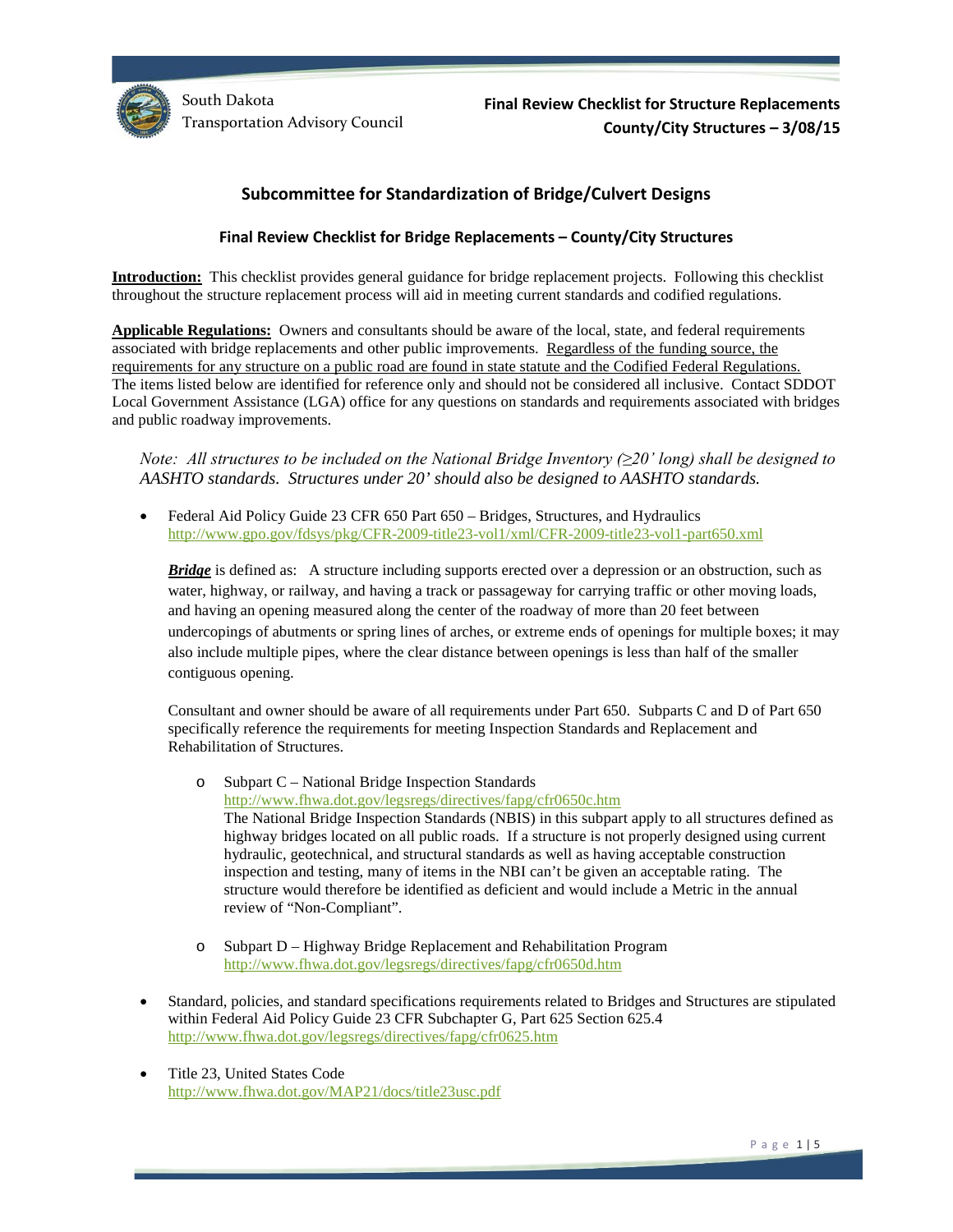

**Estimated Timeline:** The timeline for a bridge replacement project can vary greatly depending on the type and size of the structure. Schedules can range from 6 months to 3 years and should be taken into account by the owner.

## **Checklist for Structure Replacements**

**1. Review Sufficiency Report** from SDDOT which lists bridges that are functionally obsolete, structurally deficient, and are posted for loads. Review and prioritize which bridges need to be replaced. The sufficiency report lists structures over 20 feet in length. Other structures should also be review for need.

*Note: Owners can complete the TS&L process for known structure replacement needs prior to bridge construction funding being secured. The TS&L process provides design alternatives and associated costs for planning and budgeting purposes.* 

- **2. Review Funding Options**. Funding of bridges should be programmed out as far in advance as possible.
	- a. Fund with Local funds
	- b. Request funds from LGA

## **3. Identify Design Standards**

- a. AASHTO LRFD Bridge Design Specifications i. [AASHTO Website](https://bookstore.transportation.org/collection_detail.aspx?ID=141)
- b. Bridge Inventory & Inspection (Local): <http://www.sddot.com/transportation/bridges/inventory/Default.aspx>
- c. SDDOT Bridge Design & Plans: <http://www.sddot.com/transportation/bridges/design/Default.aspx>
- d. SDDOT Drainage Manual: <http://www.sddot.com/business/design/forms/drainage/Default.aspx>

## **4. Select an Engineering Consultant**

- 1. Prepare a scope of work
	- LGA recommends selecting firms from the SDDOT prequalified consultant list <http://www.sddot.com/business/design/docs/ConsultingFirms.pdf>
- 2. Negotiate hours and prepare contract
- 3. Receive commission approval
- 4. Send a Notice to Proceed

Contract should include provisions to:

- a. Notify property owners of project and survey to be completed with the project.
- b. Complete topographic survey of structure and drainage way per SDDOT Drainage Manual and Survey Manual. <http://www.sddot.com/business/design/docs/drainage/Chapter%2005-Data%20Collection.pdf> <http://sddot.com/business/design/surveyors/Default.aspx>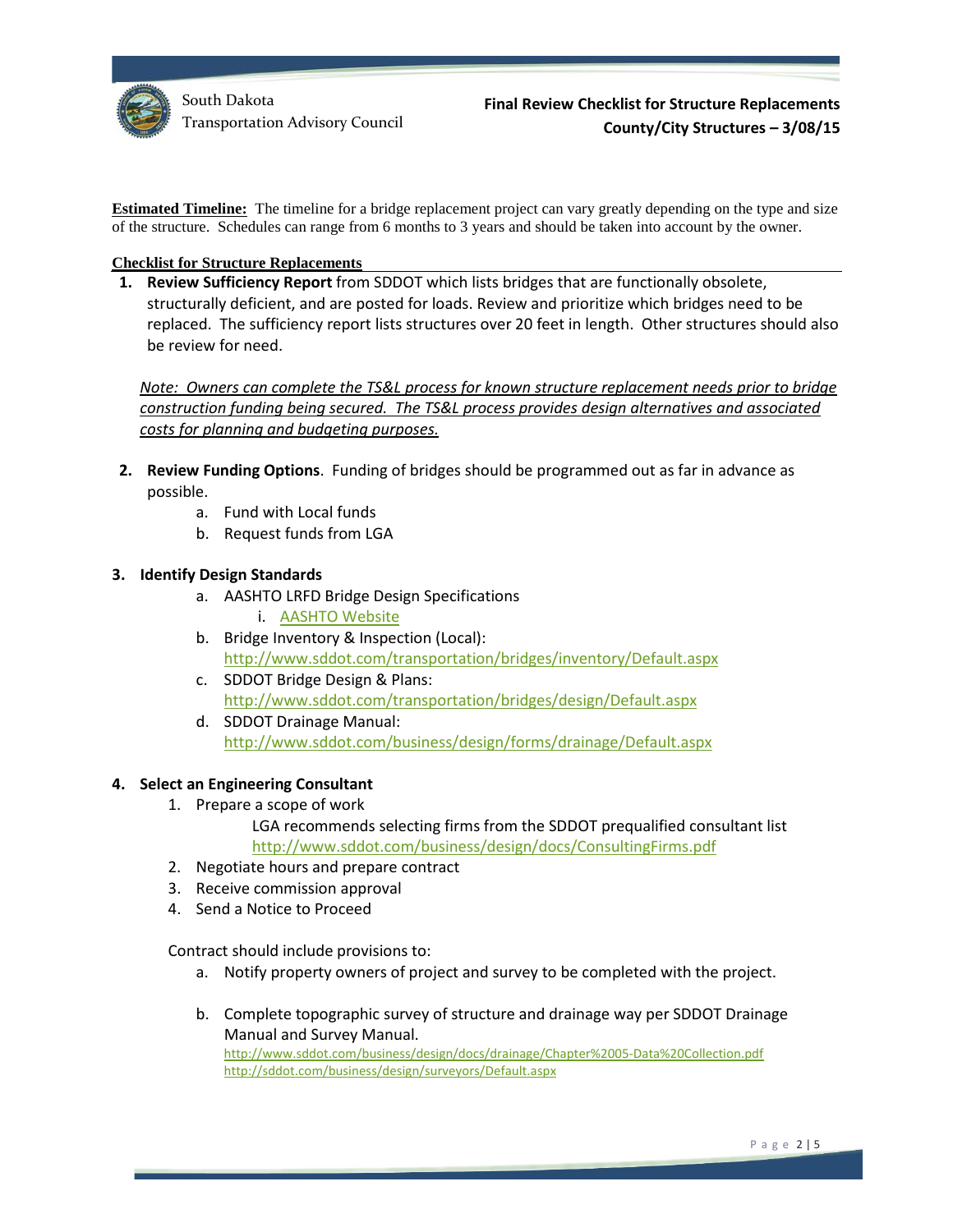

- c. Determine preliminary drainage data as per the SD Drainage Manual Chapter 14. <http://sddot.com/business/design/docs/drainage/Chapter%2014-Bridge%20Hydraulics.pdf>
- d. Complete final drainage data
- e. Develop preliminary hydraulic data based on: overall roadway scope, preliminary gradeline, drainage survey data, historic high water, upstream and downstream structures, and public input
- f. Prepare the draft hydraulic report. More than one size and type may be evaluated; cost estimates for each option should be provided.
- g. Conduct a preliminary structure site inspection and select structure type.
- h. Prepare preliminary structure layout for foundations investigation for use by applicable departments. The preliminary structure chosen is based on the evaluation of many factors, including site conditions and structure geometry, hydraulic analysis and scour, potential debris, structural loads, anticipated foundation conditions, environmental and right-of-way impacts, aesthetics, and construction costs. The following items shall be presented with the preliminary structure data info:
	- i. Plan and profile showing the proposed type, size and location (TS&L) of the structure
	- ii. Bridge end elevations
	- iii. Typical roadway grading section at structure with elevations shown
	- iv. Channel cross section at structure
	- v. Minimum horizontal and vertical clearances
	- vi. Design flow information
	- vii. Design headwater elevations
- i. Perform geotechnical investigation and preliminary structure layout
	- i. D50 for scour analyses
	- ii. Substructure recommendations

*Note: SDDOT geotechnical forces will complete this item or owner will hire an approved geotechnical firm to complete the services. It is recommended the geotechnical firm is selected off of the SDDOT consultant prequalified list.*

- j. Complete Scour Analysis based on structure type selected and foundation investigation
- k. Complete Final Hydraulics Report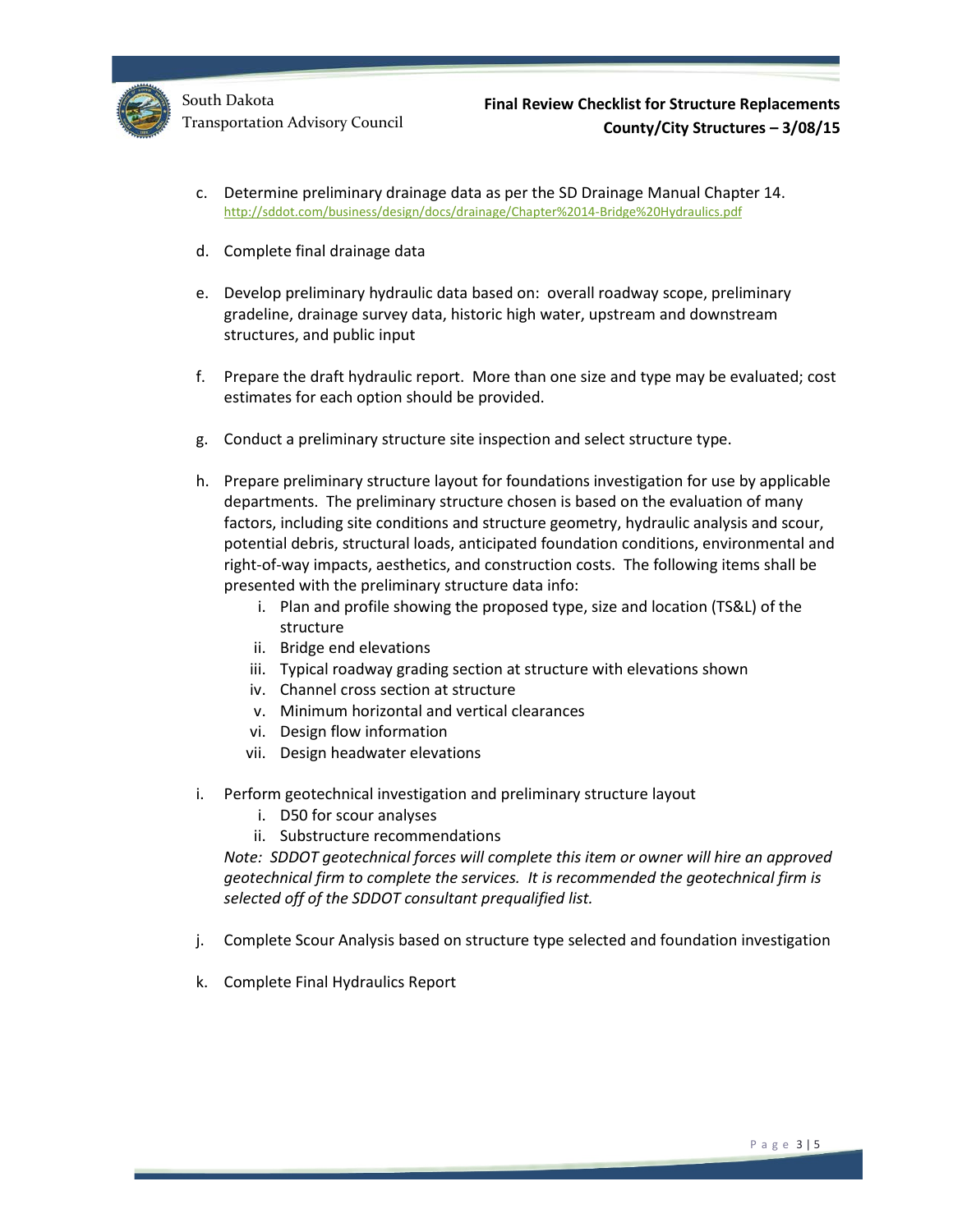

- l. Preliminary Bridge and Roadway Design; based on the roadway alignment and Final Hydraulics Data Sheet, proceed with design to include:
	- i. Plan and profile showing the proposed structure
	- ii. Bridge barrier or sidewalk and bridge railing
	- iii. Minimum horizontal and vertical clearances
	- iv. Hydraulic data, high-water and low-water elevations
	- v. Erosion protection details
- m. Submit to SDDOT for review and comment (optional when locally funded) *Note: Recommended to have SDDOT LGA Office and Office of Bridge Design complete a cursory review of all bridge projects.*
- n. Obtain permits:
	- i. Surface water discharge permits (NPDES)
	- ii. SWPPP from SDDENR
	- iii. Dredge and fill permits (Section 404) with the Corps of Engineers: *Note: Let the CORPS contact agencies through the programmatic agreement in place with agencies. Do not contact USFWS, but let the Corps do this.*
	- iv. County and municipal permits
- o. Complete Final Bridge and Roadway Design
- p. Submit plans to SDDOT for review and comment (optional when locally funded) *Note: Recommended to have SDDOT LGA Office and Office of Bridge Design complete a cursory review of all bridge projects.*
- q. Revise and Finalize Design Plans
- r. Prepare Contract Documents
- s. Prepare Engineer's Estimate
- **5. Utility Notification** as per state law (some local agencies do this, and some have the consultant do this)
- **6. Obtain any needed ROW or Easements**

*Note: Meeting with property owners early on in the process is beneficial. Note: Comply with the Uniform Act when obtaining any easements or ROW. Utilize standard forms provided by SDDOT – LGA Office*

- **7. Advertise Project** as per state law
- **8. Conduct Bid opening**